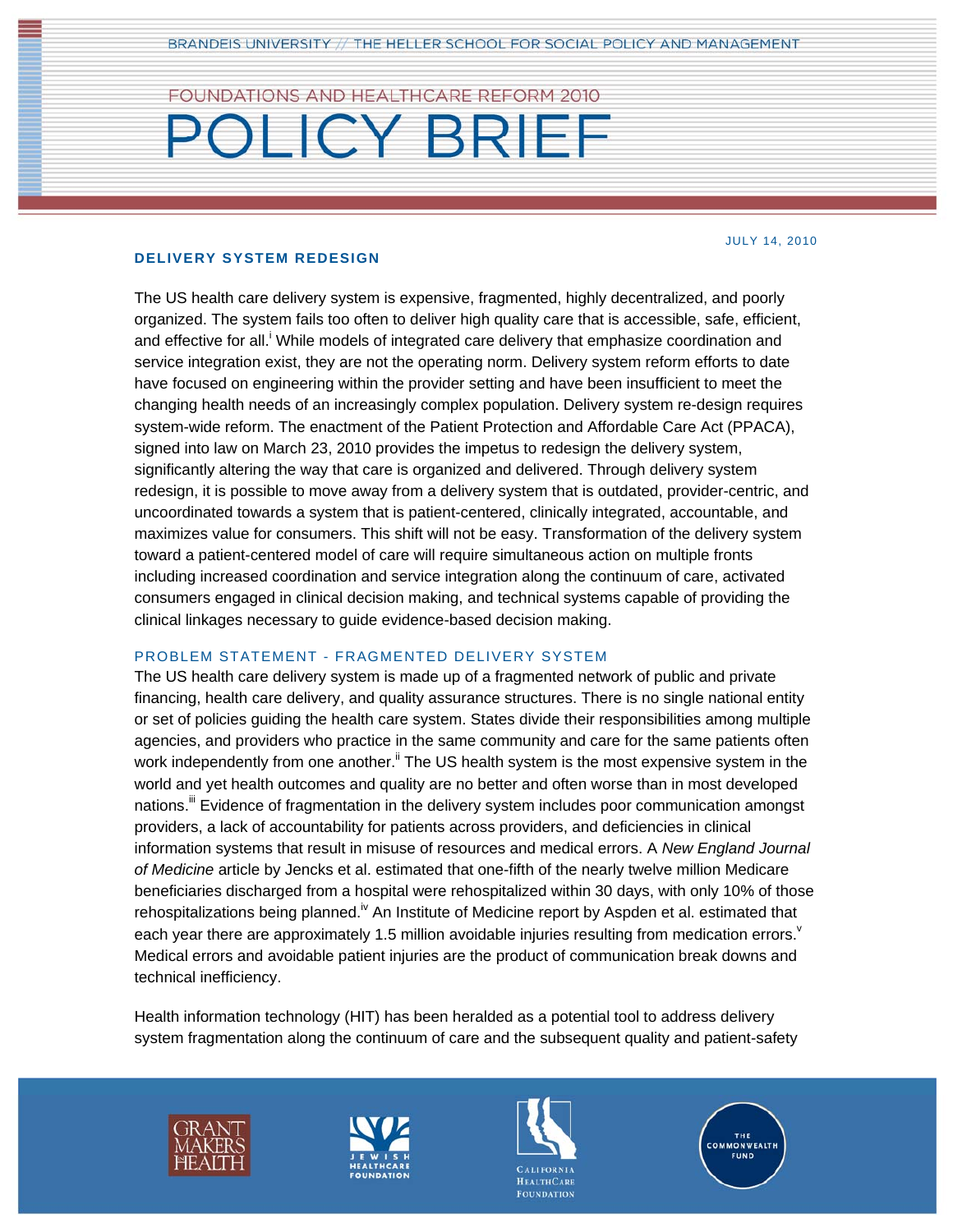problems that ensue. Unprecedented federal dollars are being invested in modernizing the HIT infrastructure of the nation, including incentive payments to providers for adopting Electronic Health Records (EHRs) and the funding of demonstrations and pilot programs on the application of HIT in the care delivery setting. Although financial investments in HIT are an important mechanism for modernizing the nation's outdated health information system and decreasing clinical fragmentation, it alone does not ensure system integration and improved quality along the continuum of care. The challenge in redesigning the delivery system to successfully utilize HIT to drive improvements in clinical performance lies in implementing and utilizing HIT systems that enable providers to integrate HIT into redesigned practice patterns and improved care patterns.

#### LACK OF CARE COORDINATION

Underlying the foundation of the delivery system's poor performance is a lack of care coordination across the continuum of care. The complex structure of the existing delivery system acts as a barrier to accessing care and support services for patients with increasingly complex health needs who would benefit most from greater coordination and communication across the spectrum of providers. Although everyone is susceptible to poor care coordination and communication across the spectrum of providers, the elderly and the chronically ill are especially vulnerable. Advances in health care, technology, and public health have extended the life expectancy of the US population. These advances have enabled individuals to live longer with more complex health needs and increased likelihood of developing a chronic condition. In addition, an increasingly sedentary lifestyle coupled with poor health habits and behaviors have exacerbated the growing problem of the chronic disease burden. $v_i$  Specifically:

- The number of people aged 65 and older in the US is projected to increase from 12.5% of the population in 2006 to nearly 20% of the population in 2030, with the most significant growth occurring in the population aged 85 and over. Vii
- Approximately 80% of the older population suffers from at least one chronic condition generally defined as an illness that is persistent and imposes physical limitations — and 50% suffer from two or more chronic conditions.
- The number of obese adults in the US has increased 5% since 1997, with nearly 33% of adults being obese and almost 20% of youth aged 6-19 being obese.
- Chronic disease is the leading cause of death and disability in the US and accounts for an estimated 75% of the nation's \$2 trillion health care price tag.<sup>18</sup>

Shifting age demographics coupled with increased prevalence of chronic disease threaten to break an already fragile and inefficient delivery system. The US delivery system lacks a single entry point to link systems of health care, social services, education, public health services, and home services for patients and their families. Most patients, but particularly those with chronic conditions, have multiple providers located in different offices and settings. The disconnect between providers and locations often results in poor access to patient information, medical histories, and treatment plans; limited or no communication between providers; and a disjointed and often discouraging patient experience. Care coordination may be part of the solution to the problems caused by system fragmentation. Greater care coordination would allow providers timely access to pertinent patient and treatment information, which has the potential to improve quality of care and reduce medical errors.

Enhancements in care coordination are intended to not only improve care and optimize health, but also to promote independence and reduce unnecessary service utilization in that a more coordinated system can link patients and their families to a range of resources and services that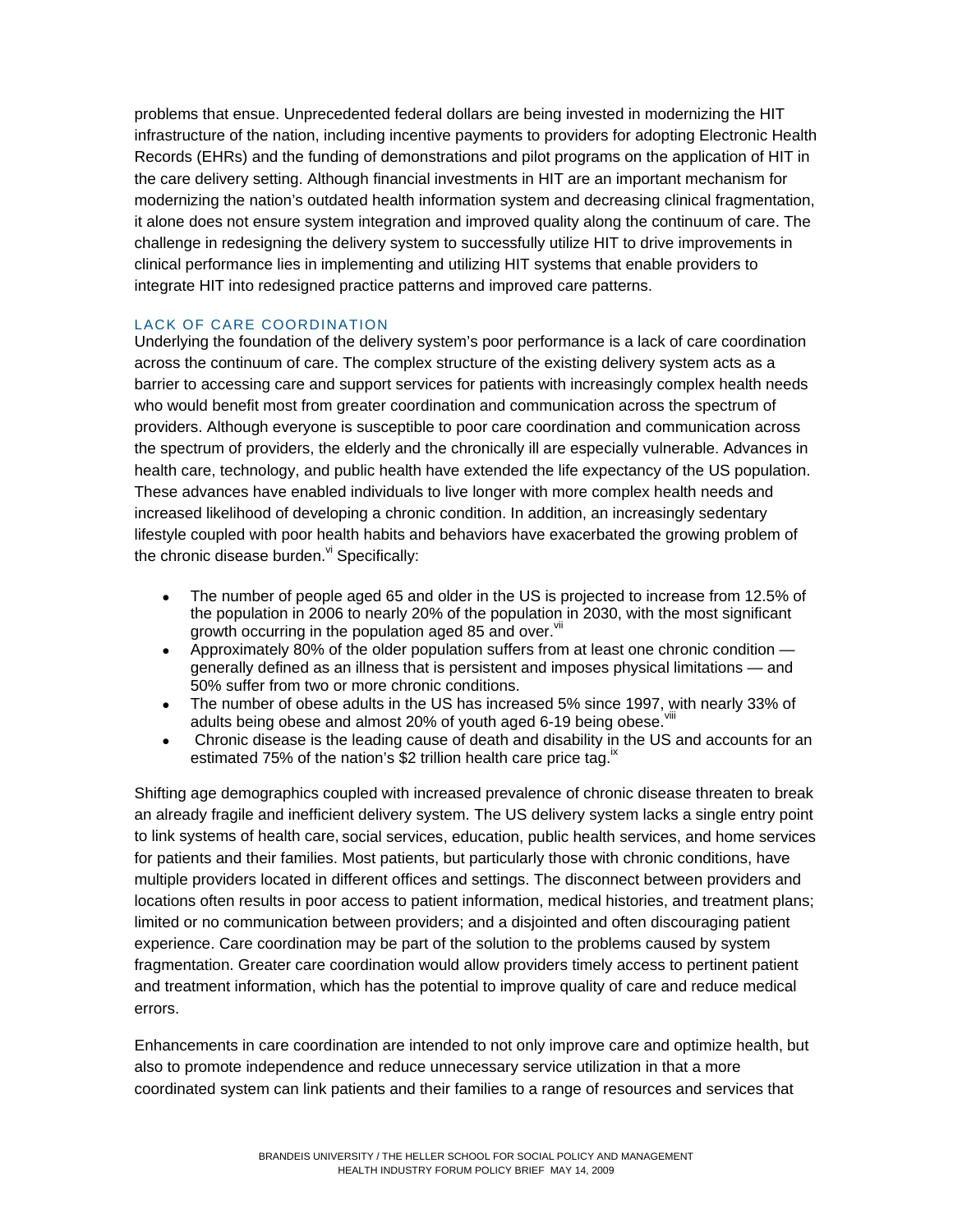can strengthen a patient's ability to self-manage their care and conditions.<sup>x</sup> The PPACA lays the foundation for improving care coordination by bolstering community supports and services, creating a voluntary social insurance program for long-term care, and creating incentives for service integration; but it remains unclear how these provisions will be implemented and whether or not they will successfully address the multiple components of care coordination.

#### SUMMARY OF HEALTH CARE LEGISLATION

The PPACA contains a number of provisions designed to improve the quality and delivery of health care goods and services for all Americans. Underlying the foundation of delivery system redesign concepts is an injection of federal dollars to modernize the nation's health information technology infrastructure. These investments began with the passage of the American Recovery and Reinvestment Act (ARRA) of 2009 and the Health Information Technology for Economic and Clinical Health (HITECH) provisions. These provisions contained an estimated \$30 billion in incentive payments for demonstrating meaningful use (defined as using HIT to track key clinical conditions, communicate that information for care coordination purposes, and initiate the reporting of clinical quality measures and public health information) and other quality-related applications of HIT (including \$250 million dollars to 17 communities (Beacon Communities) to serve as pilot communities for wide-scale use of HIT as a quality improvement mechanism, and \$267 million dollars to develop HIT regional extension centers in local communities.) $^{xi}$ 

Key provisions of the PPACA provide support to states and communities to experiment with alternative delivery system models that hold promise for improving quality and lowering cost, address the changing health needs of the population, and promote improved health and well-being of the elderly through phased-in changes to Medicare and increased options for long-term care and community living. Key provisions are summarized below.

### *Delivery System Redesignxii :*

- Encourages the development of new patient care models
	- ¾ Establishes a national program for Accountable Care Organizations (ACOs) based on a shared savings model for ACOs that can improve quality and lower costs in Medicare

 $\triangleright$  Creates a payment incentive program for hospitals and community-based organizations to improve care transitions for Medicare beneficiaries at high risk of rehospitalization

 $\triangleright$  Creates a new state option for chronically ill Medicaid beneficiaries to designate a provider as

their medical home

 $\triangleright$  Creates new demonstration projects that allow safety-net providers and pediatric medical group

providers to experiment with the adoption of capitated, global payments and ACOs ¾ Creates an independent, non-profit Patient-Centered Outcomes Research

- Institute
- ¾ Establishes a new Innovation Center to develop and test new patient-centered care models in Medicare, Medicaid, and CHIP
- $\triangleright$  Establishes a new program to implement medication therapy management (MTM) services provided by licensed pharmacists as part of a collaborative approach to the treatment of chronic diseases
- Strengthens the Quality Infrastructure
	- $\triangleright$  Requires the Secretary of HHS to establish, for the first time, a national strategy to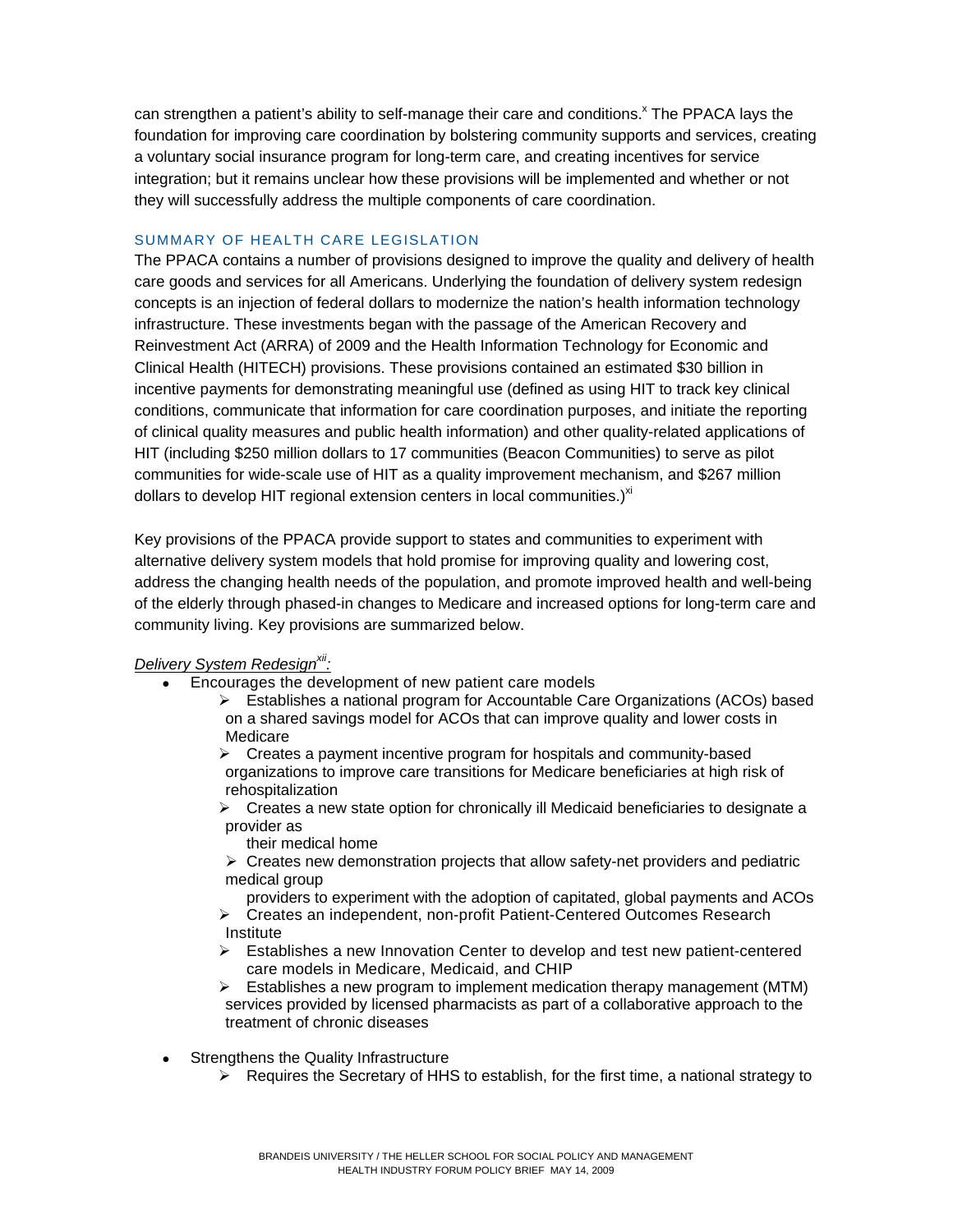improve health care quality

 $\triangleright$  Creates funding opportunities to develop additional quality measures

#### *Increased Access and Decreased System Fragmentation for the Elderly:xiii*

- Updates the Medicare Program to Increase Access and Improve Care
	- $\triangleright$  Provides coverage with no co-pay or deductible, for an annual wellness visit and personalized prevention plan services effective January 1, 2011

 $\triangleright$  Gradually closes portions of the Part D doughnut hole, beginning in 2011, while requiring drug manufacturers to provide a 50% discount to Part D beneficiaries during the interim

 $\triangleright$  Eliminates Part D cost-sharing for dual eligibles receiving care under a home and community-based waiver

 $\triangleright$  Requires information disclosure and accountability for skilled nursing facilities, nursing facilities, and other long-term care facilities

• Bolsters Supportive Services Delivered at Home and in the Community

¾ Establishes the Community Living and Assisted Services Support (CLASS) Plan a public, long-term care program that, through voluntary deductions or contributions, contributes to the purchase of community living assistance service and supports for individuals with functional limitations

¾ Establishes a Medicaid State Plan Option to provide community‐based attendant services and supports benefit to those who meet the state's nursing facility clinical eligibility standards

¾ Protects recipients of Home and Community Based Services (HCBS) by requiring states to apply spousal impoverishment rules to beneficiaries who receive HCBS for a five-year period beginning January 1, 2014

#### *Primary Care and Prevention to Combat Chronic Disease:xiv*

- Expands Capacity of the Public Health System to More Effectively Intervene to Treat and Manage Chronic Disease
	- $\triangleright$  Establishes a public health investment fund to sustain and expand public health prevention programs
	- ¾ Authorizes the Secretary of HHS to convene a national public-private partnership to launch a national prevention and health promotion campaign

 $\triangleright$  Establishes a wellness demonstration to assess the impact of a program that provides at-risk populations who utilize community health centers with a risk-factor assessment and individualized wellness plan to reduce risk factors for preventable conditions

• Increases Access to Clinical Preventive Services and Expands Incentives to Encourage Primary Care and Prevention

¾ Provides coverage under Medicare, with no co-payment or deductible, for an annual wellness visit and personalized prevention plan services

 $\triangleright$  Authorizes a grant program for the operation and development of school-based health clinics

 $\triangleright$  Increases the federal medical assistance percentage(FMAP) to states that expand access to preventive services for Medicaid-eligible adults

 $\triangleright$  Establishes a grant program in Medicaid that provides incentives for healthy lifestyle initiatives to prevent chronic disease

 $\triangleright$  Makes community transformation grants available to promote individual and community health and prevent the incidence of chronic disease

The PPACA loosely stipulates the parameters of delivery system redesign, but the nuts and bolts of implementing reforms will largely be carried out at the community and local levels. It remains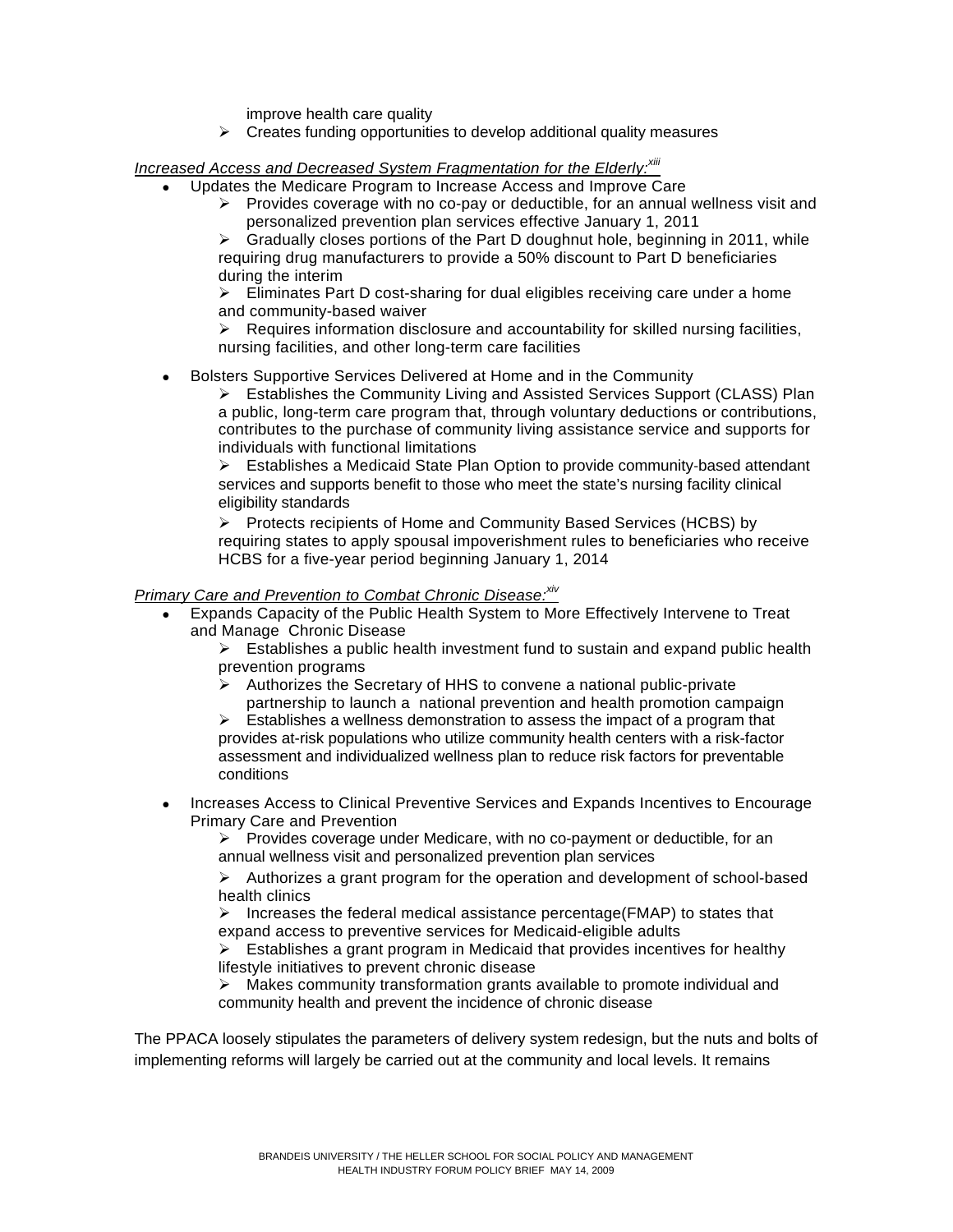unclear what effect the implementation of these reforms will have on populations and health systems at the state and local level.

## LOOKING TOWARDS THE FUTURE

With landmark legislation already signed into law, the challenge moving forward is in implementing delivery system reforms at the local level that maximize the system's potential for delivering safe, effective, patient-centered, timely, efficient, and equitable care.<sup>xv</sup> This requires delivery system alignment across all levels of the care continuum. Looking ahead, the following areas are likely to become more salient as implementation unfolds:

- *Demonstrating meaningful use*. Successfully leveraging the potential of HIT to lay the foundation for delivery system reform will depend on a) defining 'meaningful use' criteria in a way that is actionable for providers and b) developing and implementing interoperable HIT systems that can then be meaningfully used at the local level of a provider practice or hospital<sup>xvi</sup>. It is currently uncertain whether providers will be able to meet Phase I measures of meaningful use criteria by 2011 or the more comprehensive Phase II measures by 2015. Furthermore, it is unclear how EHRs will impact provider practice.
- *Resources and capacity at the local level*. It is unclear how already financially-strapped states will respond or be able to support delivery system reforms that may require some injection of state funds. Examples include expanding the Patient-Centered Medical Home in the adult Medicaid population, extending the Money Follows the Person Demonstration project for long-term care supports and services, and collecting and reporting additional data to better measure and track quality.
- *Training and professional development for the health care workforce.* Transitioning from an episodic, acute model of care delivery towards prevention and population management will require provider buy-in, HIT alignment with provider needs, and training and professional development on how to manage a population. The foundations of prevention, including a strong primary care workforce and the metrics necessary to track, measure, and monitor population and community health, are currently insufficient to meet the increase in demand that delivery system redesign necessitates.
- *The composition and distribution of the health care workforce*. Seamless transitioning and coordination at all levels of care will likely require an increased but more focused role for care managers. Additionally, increased emphasis on prevention, wellness, and community-based supports will require defining new roles for health care workers. It is unclear if the present supply and training of the existing workforce is sufficient to meet an increase in demand.
- *Patient and Community Level Readiness for Reform*. Local readiness for healthy communities and the promotion of prevention and wellness to combat chronic disease will vary and will require extensive community outreach, education, and planning in order to successfully combat the problem.

#### SOME OPPORTUNITIES TO LEVERAGE FEDERAL INVESTMENTS

- Launch local marketing campaigns to increase awareness and visibility of the provisions of PPACA that have an immediate impact on local communities;
- Track and monitor the progress of provider experiences with EHRs and compliance with meaningful use criteria and their subsequent impact on cost and quality over time;
- Consider taking affirmative steps to help small provider organizations form local/regional strategic partnerships;
- Evaluate the readiness of the stakeholder community (providers, state and local public health agencies, consumer groups) to begin implementing PPACA provisions;
- Support implementation and evaluation studies of specific components of delivery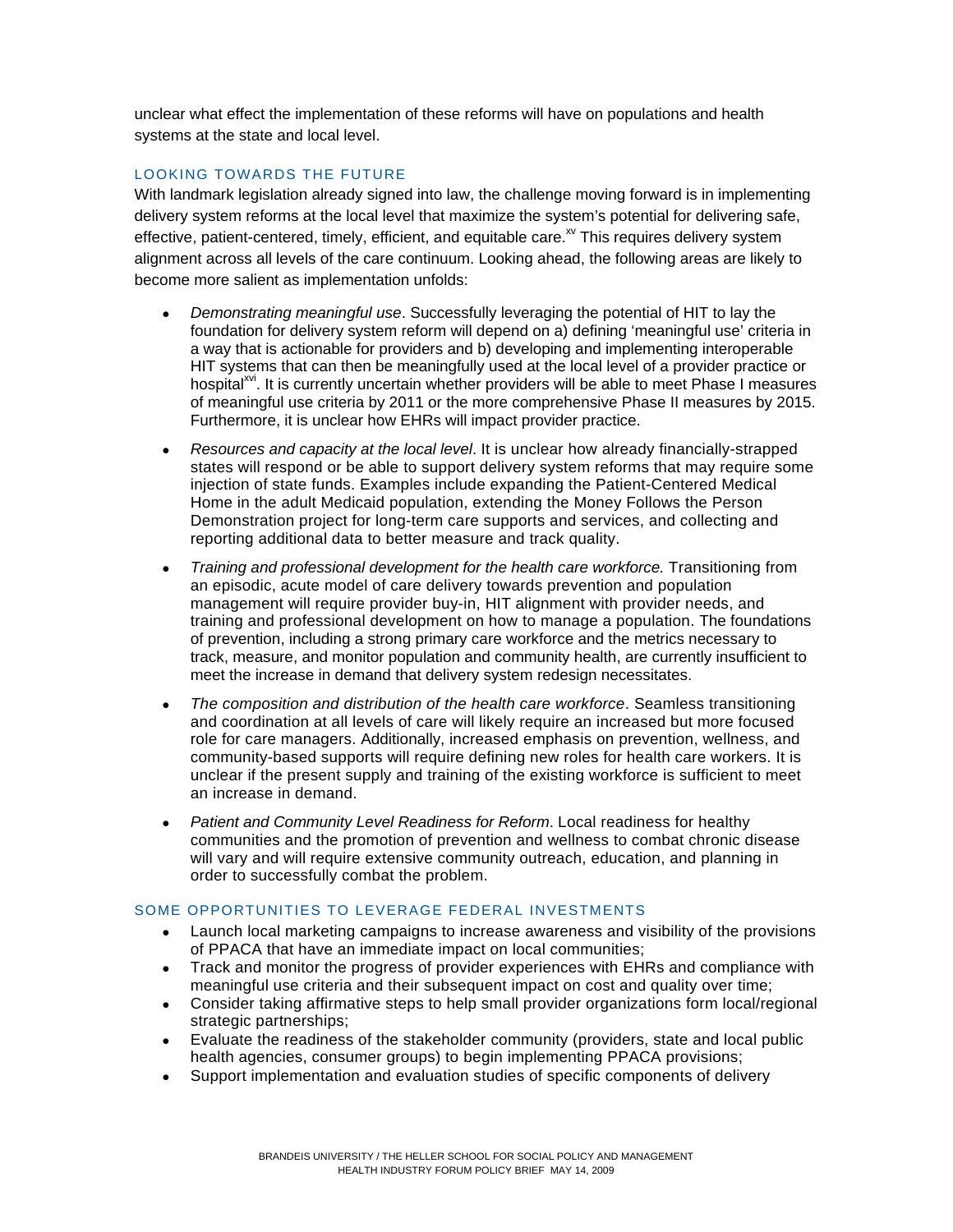system reform and their impact on patient populations (for example the elderly, dual eligibles, public health insurance beneficiaries, the chronically ill) and communities;

- Support the development and testing of data tools and systems that improve patient self-management (among the most important, those that help educate patients on appropriate use of medications); and
- Act as an informal and formal convener of local stakeholders and community groups to develop sustainable multi-stakeholder partnerships.

**……………………………….………………………………………………………………………………...** This background paper was prepared by Saleema Moore, PhD Student, of the Heller School for Social Policy and Management at Brandeis University. Her research interests include regional

health systems and delivery system reform. She is grateful to Stan Wallack of the Heller School, Karen Feinstein of the Jewish Healthcare Foundation, Sophia Chang of the California Healthcare Foundation, Lisa Shugarman of the SCAN Foundation, and Jennifer Perloff, Christina Marsh, and Jennifer Meagher of the Heller School for their invaluable comments and feedback.

**The Schneider Institutes** is based at Brandeis University. It is chaired by Professor Stanley Wallack, and directed by Christopher Tompkins. The Schneider Institutes are objective, university-based entities that provide research assistance to the Federal government on the major problems it faces in financing and delivering care to the elderly, disabled and poor. Its role is to solve complex health care problems, and to link research studies to policy change. The Schneider Institutes have become one of the largest academically based health policy research centers in the United States.

www.sihp.brandeis.edu

 $\overline{1}$ 

<sup>iv</sup> S. Jencks, M. Williams, and E. Coleman, "Rehospitalizations among Patients in the Medicare Fee-for-Service Program," New England Journal of Medicine 360, no. 14 (2009).

vi I., Ahluwalia, A. Mack, W. Murphy, A. Mokdad, and V. Bales. 2003. "State-Specific Prevalence of Selected Chronic Disease-Related Characteristics --- Behavioral Risk Factor Surveillance System, 2001." *Morbidity and Mortality Weekly Report: Surveillance Summaries* 52(ss08): pp.1-80. Chowdhury, P., L. Balluz, M. Town, F. Chowdhury, W. Bartoli, W. Garvin, H. Akcin, K. Greenlund, and W. Giles. 2010. "Surveillance of Certain Health Behaviors and Conditions Among States and Selected Local Areas --- Behavioral Risk Factor Surveillance System, United States, 2007." *Morbidity and Mortality Weekly Report (MMWR)* 59(ss01): pp.1- 220.

vii W. Leutz, Healthy Aging in the Commonwealth: Pathways to Lifelong Wellness, (Waltham: Brandeis University--Heller School for Social Policy and Management, 2009).

viii Chronic Disease Prevention and Health Promotion. Center for Disease Control and Prevention. http://www.cdc.gov/chronicdisease/overview/index.htm.(accessed June 24, 2010).<br><sup>ix</sup> Ibid.

<sup>x</sup> R. Mollica and Jennifer Gillespie. "Care Coordination for People with Chronic Conditions". Partnership for Solutions: Johns Hopkins University. Accesses July 9, 2010 from

http://www.partnershipforsolutions.org/DMS/files/Care\_coordination.pdf. Committee on Children with Disabilities. "Care Coordination: Integrating Health and Related Systems of Care for Children With Special Health Care Needs". Pediatrics, Vol. 104, No. 4, 1999.

<sup>xi</sup> HITECH Programs. US Department of Health and Human Services.

http://healthit.hhs.gov/portal/server.pt?open=512&objID=1487&parentname=CommunityPage&parentid=2 8&mode=2&in\_hi\_userid=10741&cached=true. (accessed June 24, 2010). Centers for Medicare and Medicaid Services. Fact Sheets: CMS Proposes Definition of Meaningful Use Of Certified Electronic Health

<sup>&</sup>lt;sup>i</sup> Committee on Quality of Health Care in America, Crossing the Quality Chasm: A New Health System for the 21st Century (Washington D.C.: National Academy Press, 2001).

<sup>&</sup>lt;sup>ii</sup> A. Shih et al. "Organizing the U.S. Healthcare Delivery System for High Performance." The Commonwealth Fund, 2008.

C. Peterson and R. Burton, "U.S. Health Care Spending: Comparison with Other OECD Countries," ed. Domestic Social Policy Division (Washington D.C.: Congressional Research Service, 2007).

<sup>&</sup>lt;sup>v</sup> P. Aspden et al., eds., Preventing Medication Errors (Washington D.C.: National Academies Press, 2007).